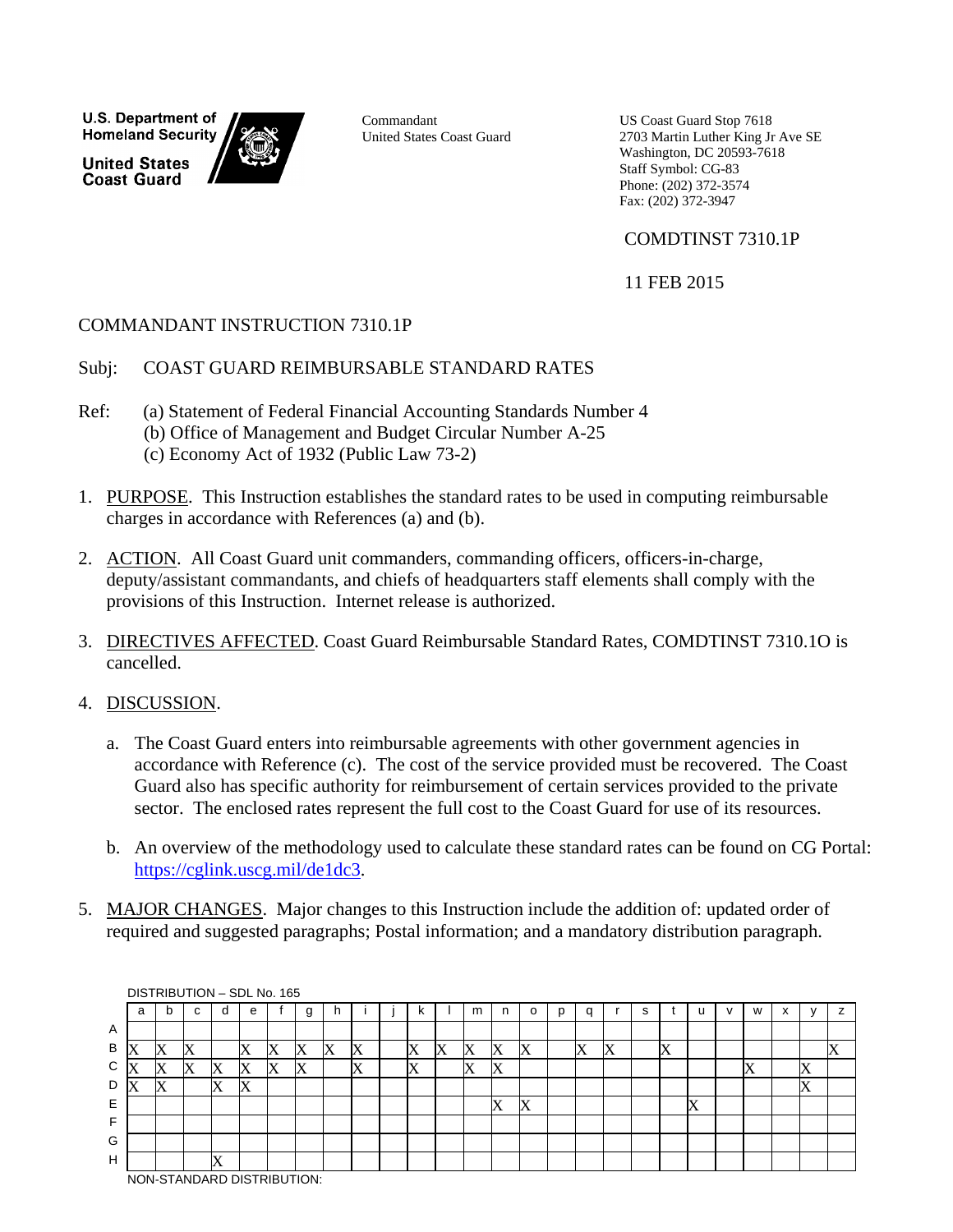# COMDTINST 7310.1P

#### 6. ENVIRONMENTAL ASPECT AND IMPACT CONSIDERATIONS.

- a. The development of this Instruction and the general policies contained within it have been thoroughly reviewed by the originating office in conjunction with the Office of Environmental Management, and are categorically excluded (CE) under current USCG CE # 33 from further environmental analysis, in accordance with Section 2.B.2. and Figure 2-1 of the National Environmental Policy Act Implementing Procedures and Policy for Considering Environmental Impacts, COMDTINST M16475.1 (series).
- b. This Instruction will not have any of the following: significant cumulative impacts on the human environment; substantial controversy or substantial change to existing environmental conditions; or inconsistencies with any Federal, State, or local laws or administrative determinations relating to the environment. All future specific actions resulting from the general policies in this Instruction must be individually evaluated for compliance with the National Environmental Policy Act (NEPA), Council on Environmental Policy NEPA regulations at 40 CFR Parts 1500-1508, DHS and Coast Guard NEPA policy, and compliance with all other environmental mandates.
- 7. DISTRIBUTION. No paper distribution will be made of this Instruction. An electronic version will be located on the following website. Internet: [http://www.uscg.mil/directives/,](http://www.uscg.mil/directives/) and CGPortal: <https://cgportal2.uscg.mil/library/directives/SitePages/Home.aspx>
- 8. RECORDS MANAGEMENT CONSIDERATIONS. This Instruction has been evaluated for potential records management impacts. The development of this Instruction has been thoroughly reviewed during the directives clearance process, and it has been determined there are no further records scheduling requirements, in accordance with Federal Records Act, 44 U.S.C. 3101 et seq., National Archives and Records Administration (NARA) requirements, and the Information and Life Cycle Management Manual, COMDTINST M5212.12 (series). This policy does not have any significant or substantial change to existing records management requirements.

#### 9. POLICY.

- a. The enclosed rates are effective as of the date of this Instruction (indicated above) until the next revision is completed based on updated financial information.
- b. Use the "Outside Government" rate for services provided to customers outside the Federal government on or after this date. Use the "Inside Government" rate for intra-governmental services provided on or after this date.
- c. The Coast Guard currently has a negotiated rate for certain government users of the polar icebreakers. Contact Commandant (CG-WWM) for further guidance.
- d. The "direct" portion of the standard rates includes both fixed and variable components. Therefore, these rates should not be used to calculate reimbursement for FEMA and foreseeable costs related to contracting actions, cost justification for use of military aircraft or incremental operations costs. Rates for these purposes shall be promulgated separately.
- e. Reimbursable rates for services provided which are not covered by this Instruction must be developed in consultation with Commandant (CG-832).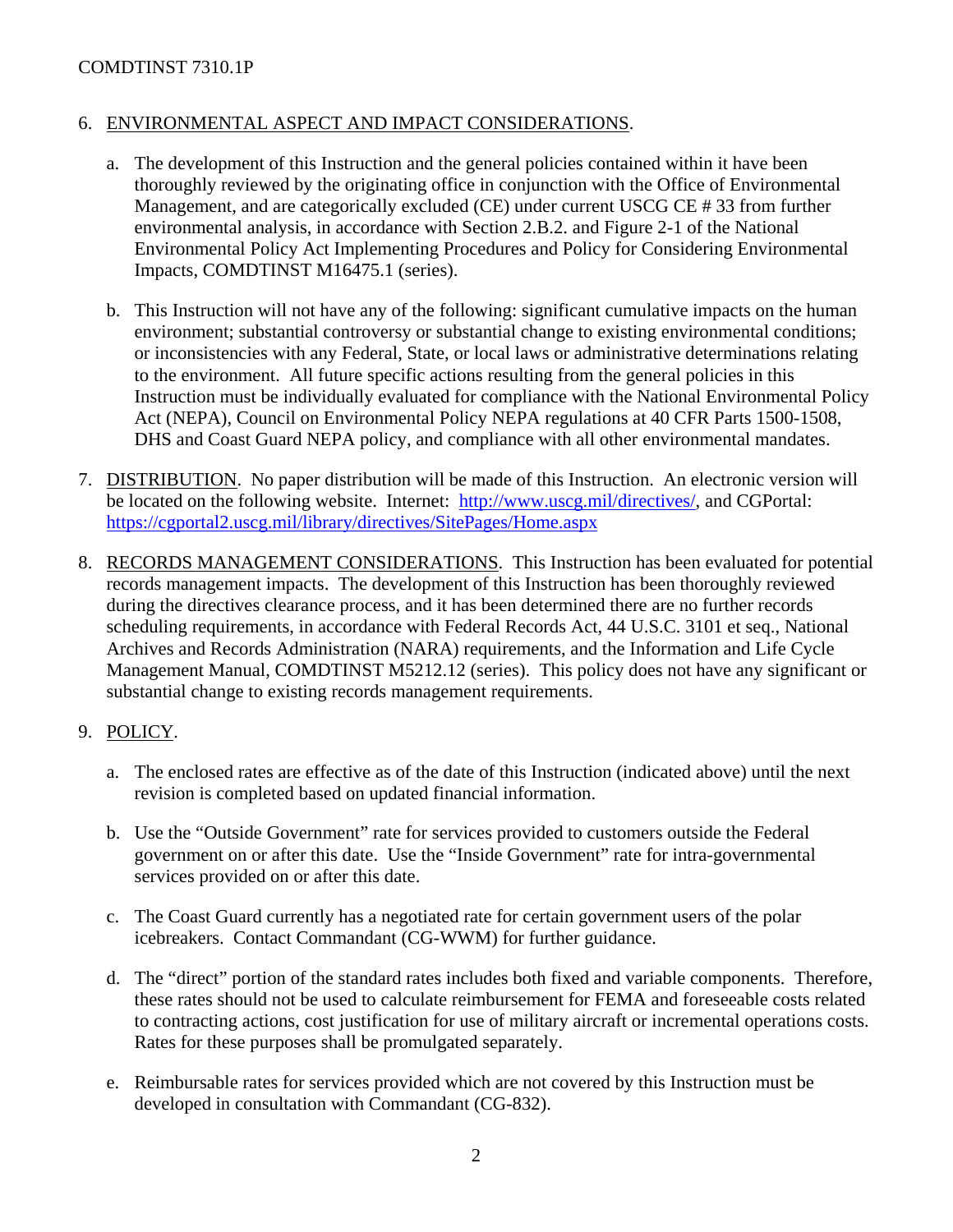- f. These rates, where appropriate, should be supplemented with out-of-pocket costs such as:
	- (1) Extra maintenance required due to extraordinary facility use or abuse, based on the actual costs of the additional materials and labor;
	- (2) Incidental personnel expenses such as travel and per diem; and
	- (3) The cost of any special equipment purchased solely for the purpose of providing a reimbursable service.
	- (4) Contact Commandant (CG-832) for further guidance.
- g. Update or delete any existing rates in manuals or other publications which are based on prior issues of this instruction.
- h. Other than stated above, the enclosures to this Instruction compile standard rates that are utilized throughout the Coast Guard. Enclosures (1) and (2) are designed, modeled and reconciled by Commandant (CG-832), while the other Enclosures (3) thru (9) are designed, modeled and reconciled by the program offices that specifically own the information and can properly calculate the rates. The standard rates for assets and the standard personnel costs that are shown in Enclosures (1) and (2) shall be the building blocks for all other rates calculated in the Coast Guard by the respective program offices.

#### 10. FORMS /REPORTS. None.

11. REQUEST FOR CHANGES. Address questions concerning these Standard Rates or the determination of other charges to Commandant (CG-832), specifically the Costing Team.

> T. A. Sokalzuk /s/ Assistant Commandant for Resources Chief Financial Officer

- Encls: (1) Hourly Standard Rates for Cutters, Boats, and Aircraft
	- (2) Hourly Standard Rates for Personnel
	- (3) Standard Rates for Replacement or Repair to Damaged Aids to Navigation
	- (4) Hourly Standard Rates for Pollution Clean-up Equipment
	- (5) Standard Rates for Vehicles
	- (6) Standard Rates for Outpatient Visits
	- (7) Standard Rates for Canine Teams
	- (8) Standard Rates for Dive Teams
	- (9) Standard Rates for Mobile Command Centers (MCCs)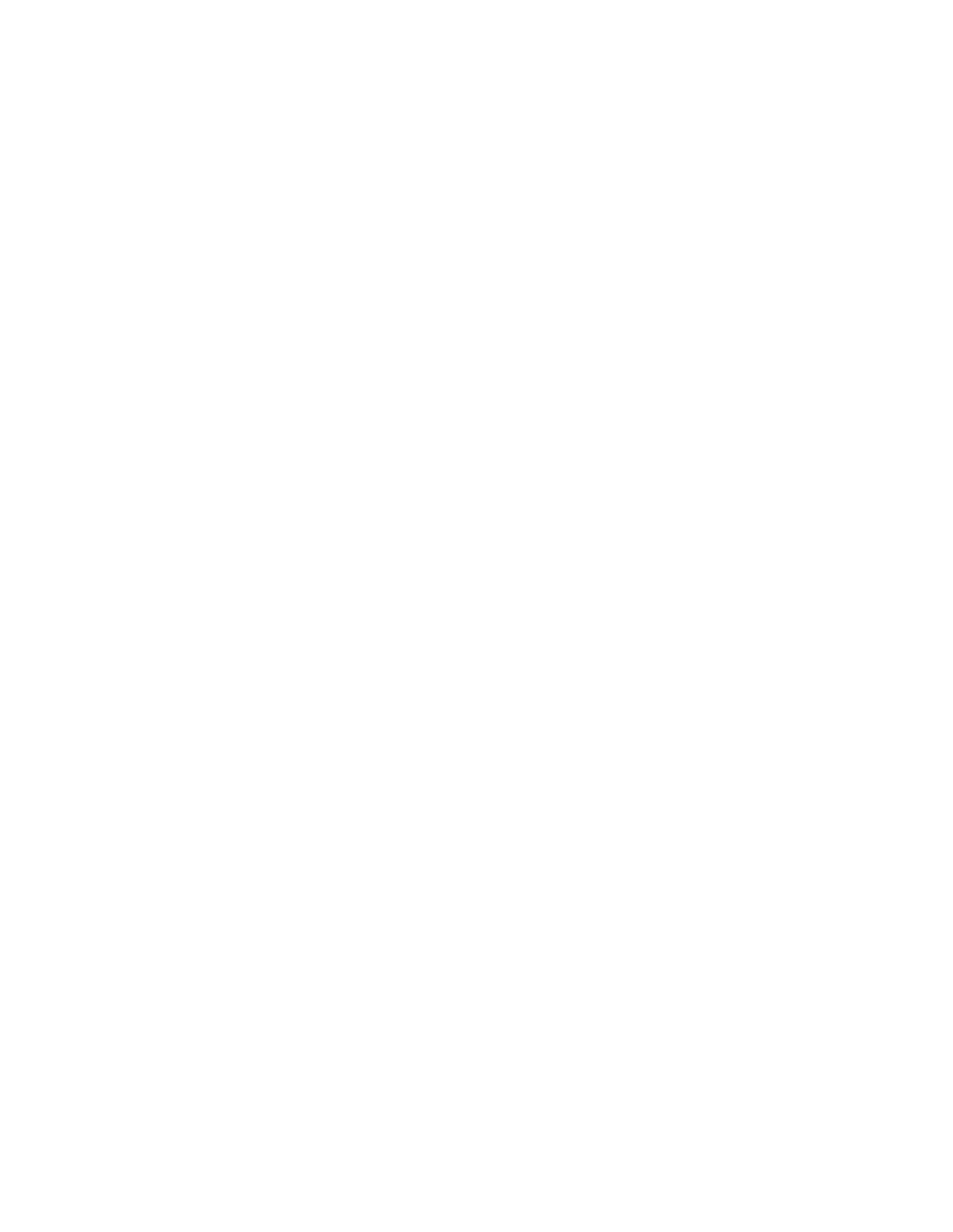#### **HOURLY STANDARD RATES FOR CUTTERS, BOATS, AND AIRCRAFT**

#### **General**

The hourly standard rates for cutters, boats, and aircraft are divided into two categories "Inside Government" and "Outside Government." The "Inside Government" rate is for use when charging other Federal agencies within the government. The "Outside Government" rate is for use when charging all others.

**Inside Government** – The following are the components of the "Inside Government" rate in accordance with reference (a):

*Direct Costs*: Represents direct costs incurred by a particular asset class. This includes labor, employee benefits, fuel, maintenance, etc.

*Support Costs*: Costs allocated to a particular asset class for support received from Coast Guard support activities, including but not limited to, area commands, districts, Sectors, Sector Field Offices, Bases, etc.

*General and Administrative (G&A*): Costs allocated to a particular asset class to represent benefit received from Coast Guard general and administrative activities such as legal services, payroll processing, etc.

**Outside Government –** In addition to the costs listed in the "Inside Government" rate, the following additional costs are included in the "Outside Government" rate in accordance with reference (a) and (b):

*Pension Benefit Adjustment:* Costs incurred for retirement pay and medical expenses.

*Operating Asset Depreciation*: Depreciation by class of cutter, aircraft, boats, buildings, structures, electronics, and other assets.

*Operating Asset Cost of Capital*: The annual rate of return (equal to the average long-term Treasury bond rate) applied to the net book value of cutters, aircraft, boats, buildings, structures, and other assets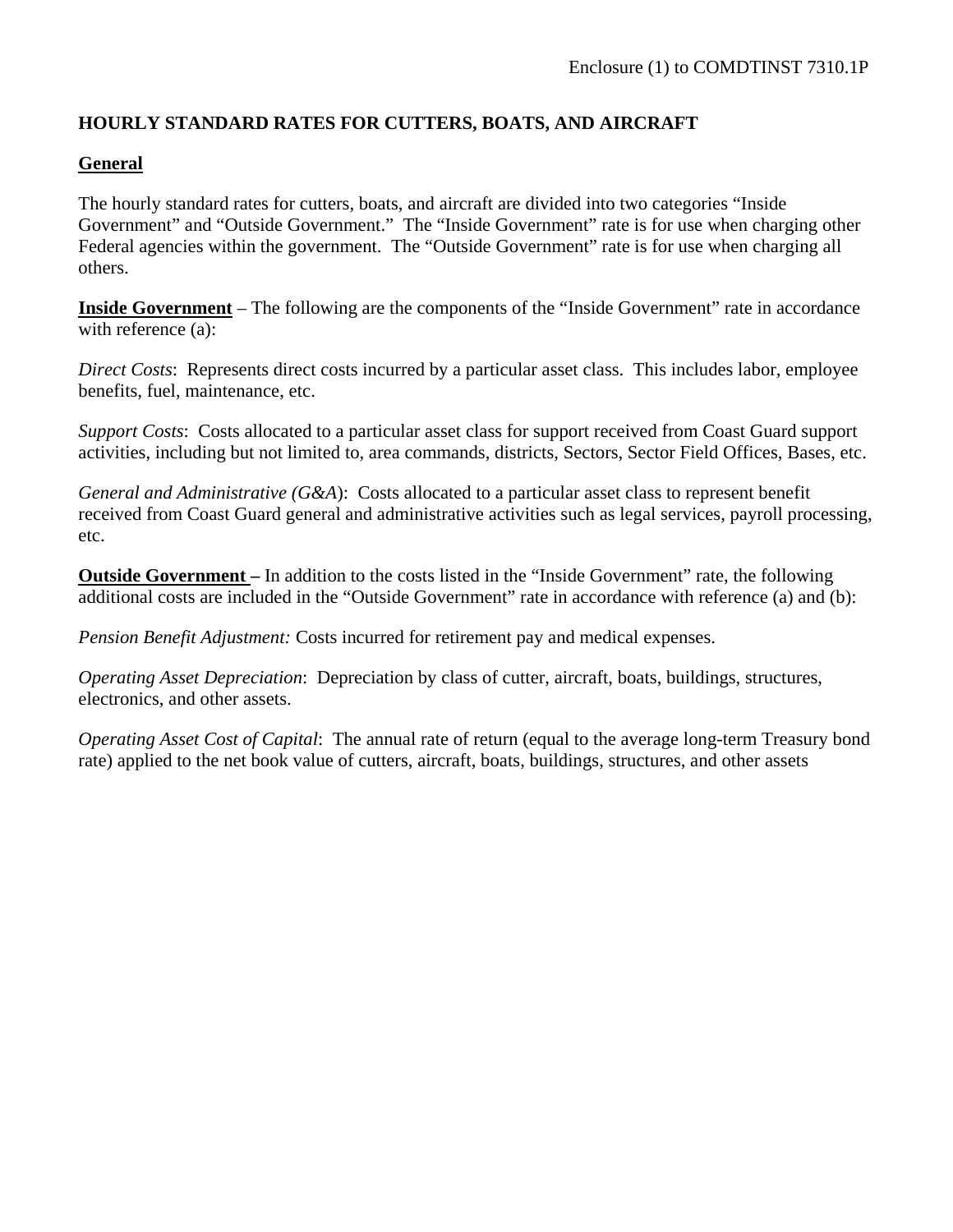# Enclosure (1) to COMDTINST 7310.1P Hourly Standard Rates for Cutters, Boats, and Aircraft

|              |                                         |         | <b>Inside Government Rate</b> |          |          | Outside Government Rate (added components) |                                     |                                    |          |  |
|--------------|-----------------------------------------|---------|-------------------------------|----------|----------|--------------------------------------------|-------------------------------------|------------------------------------|----------|--|
|              |                                         |         | Direct Support                | G&A      | Total    | Pension<br>Adjustment                      | Op & Other<br>Asset<br>Depreciation | Op & Other<br>Asset<br>Cost of Cap | Total    |  |
| Cutters      | 420 HEALY                               | \$6,357 | \$4,343                       | \$2,924  | \$13,623 | \$1,700                                    | \$4,776                             | \$2,084                            | \$22,184 |  |
|              | 418 WMSL                                | \$6,555 | \$4,573                       | \$5,222  | \$16,350 | \$3,238                                    | \$10,056                            | \$4,852                            | \$34,496 |  |
|              | 399 WAGB                                | \$5,038 | \$5,452                       | \$5,469  | \$15,959 | \$3,323                                    | \$18,383                            | \$1,544                            | \$39,209 |  |
|              | 378 WHEC                                | \$4,773 | \$1,980                       | \$3,858  | \$10,611 | \$2,470                                    | \$1,916                             | \$594                              | \$15,591 |  |
|              | <b>282 WMEC</b>                         | \$4,473 | \$5,456                       | \$4,259  | \$14,188 | \$2,606                                    | \$6,917                             | \$1,063                            | \$24,774 |  |
|              | 270 WMEC                                | \$3,183 | \$1,546                       | \$2,855  | \$7,584  | \$1,785                                    | \$1,069                             | \$521                              | \$10,960 |  |
|              | 240 WLBB                                | \$5,703 | \$1,956                       | \$2,649  | \$10,308 | \$1,629                                    | \$3,676                             | \$1,617                            | \$17,230 |  |
|              | <b>225 WLB</b>                          | \$3,294 | \$1,491                       | \$2,520  | \$7,305  | \$1,588                                    | \$1,106                             | \$497                              | \$10,497 |  |
|              | <b>210 WMEC</b>                         | \$2,567 | \$971                         | \$2,020  | \$5,558  | \$1,273                                    | \$1,269                             | \$310                              | \$8,410  |  |
|              | <b>175 WLM</b>                          | \$2,311 | \$1,120                       | \$1,961  | \$5,391  | \$1,223                                    | \$698                               | \$380                              | \$7,693  |  |
|              | <b>154 WPC</b>                          | \$8,435 | \$8,503                       | \$12,104 | \$29,042 | \$7,108                                    | \$6,314                             | \$2,200                            | \$44,665 |  |
|              | <b>160 WLIC</b>                         | \$1,341 | \$940                         | \$1,265  | \$3,546  | \$787                                      | \$110                               | \$60                               | \$4,503  |  |
|              | 140 WTGB                                | \$2,806 | \$1,264                       | \$2,281  | \$6,351  | \$1,407                                    | \$563                               | \$247                              | \$8,567  |  |
|              | <b>110 WPB</b>                          | \$1,720 | \$869                         | \$1,479  | \$4,069  | \$931                                      | \$579                               | \$154                              | \$5,733  |  |
|              | <b>100 WLI</b>                          | \$3,199 | \$4,046                       | \$3,549  | \$10,793 | \$2,122                                    | \$399                               | \$120                              | \$13,435 |  |
|              | <b>100 WLIC</b>                         | \$5,132 | \$4,324                       | \$5,053  | \$14,509 | \$3,009                                    | \$497                               | \$195                              | \$18,210 |  |
|              | 87 WPB                                  | \$1,274 | \$670                         | \$1,209  | \$3,154  | \$752                                      | \$232                               | \$111                              | \$4,249  |  |
|              | 75 WLIC                                 | \$2,068 | \$929                         | \$1,593  | \$4,590  | \$1,002                                    | \$192                               | \$65                               | \$5,850  |  |
|              | <b>75 WLR</b>                           | \$1,246 | \$460                         | \$1,048  | \$2,754  | \$669                                      | \$125                               | \$58                               | \$3,605  |  |
|              | 65 WLI                                  | \$2,504 | \$4,770                       | \$3,561  | \$10,835 | \$2,118                                    | \$851                               | \$213                              | \$14,017 |  |
|              | <b>65 WLR</b>                           | \$4,446 | \$2,632                       | \$4,463  | \$11,541 | \$2,771                                    | \$459                               | \$187                              | \$14,958 |  |
|              | 65 WYTL                                 | \$2,051 | \$1,109                       | \$1,968  | \$5,128  | \$1,219                                    | \$385                               | \$122                              | \$6,854  |  |
| <b>Boats</b> | ANB (55_63_64)                          | \$1,766 | \$1,337                       | \$2,017  | \$5,120  | \$1,080                                    | \$942                               | \$172                              | \$7,314  |  |
|              | BU (45' Buoy Boat)                      | \$4,977 | \$3,384                       | \$4,494  | \$12,855 | \$2,424                                    | \$833                               | \$325                              | \$16,438 |  |
|              | BUSL (49' Stern Loading Buoy Boat)      | \$1,714 | \$916                         | \$2,013  | \$4,643  | \$927                                      | \$520                               | \$148                              | \$6,239  |  |
|              | MLB (44', 47' & 52' Motor Lifeboat)     | \$1,175 | \$489                         | \$1,377  | \$3,041  | \$667                                      | \$395                               | \$109                              | \$4,213  |  |
|              | RBM (Response Boat, Medium)             | \$2,629 | \$1,020                       | \$2,982  | \$6,631  | \$1,485                                    | \$665                               | \$225                              | \$9,006  |  |
|              | RBS (Response Boat, Small)              | \$542   | \$128                         | \$459    | \$1,128  | \$362                                      | \$85                                | \$23                               | \$1,598  |  |
|              | SKF (Skiff)                             | \$720   | \$370                         | \$669    | \$1,758  | \$478                                      | \$80                                | \$28                               | \$2,344  |  |
|              | SPC (LE)                                | \$533   | \$173                         | \$426    | \$1,132  | \$383                                      | \$42                                | \$18                               | \$1,574  |  |
|              | TANB (Trailerable Aton Boat)            | \$943   | \$393                         | \$882    | \$2,217  | \$628                                      | \$204                               | \$58                               | \$3,107  |  |
|              | TPSB (Transportable Port Security Boat) | \$792   | \$266                         | \$674    | \$1,733  | \$549                                      | \$100                               | \$29                               | \$2,411  |  |
|              | UTB (Utility Boat, Big)                 | \$469   | \$215                         | \$503    | \$1,186  | \$289                                      | \$203                               | \$42                               | \$1,720  |  |
|              | UTL (Utility Boat, Light)               | \$853   | \$128                         | \$623    | \$1,603  | \$550                                      | \$96                                | \$25                               | \$2,275  |  |
|              | UTM (Utility Boat, Medium)              | \$981   | \$524                         | \$948    | \$2,453  | \$587                                      | \$132                               | \$48                               | \$3,221  |  |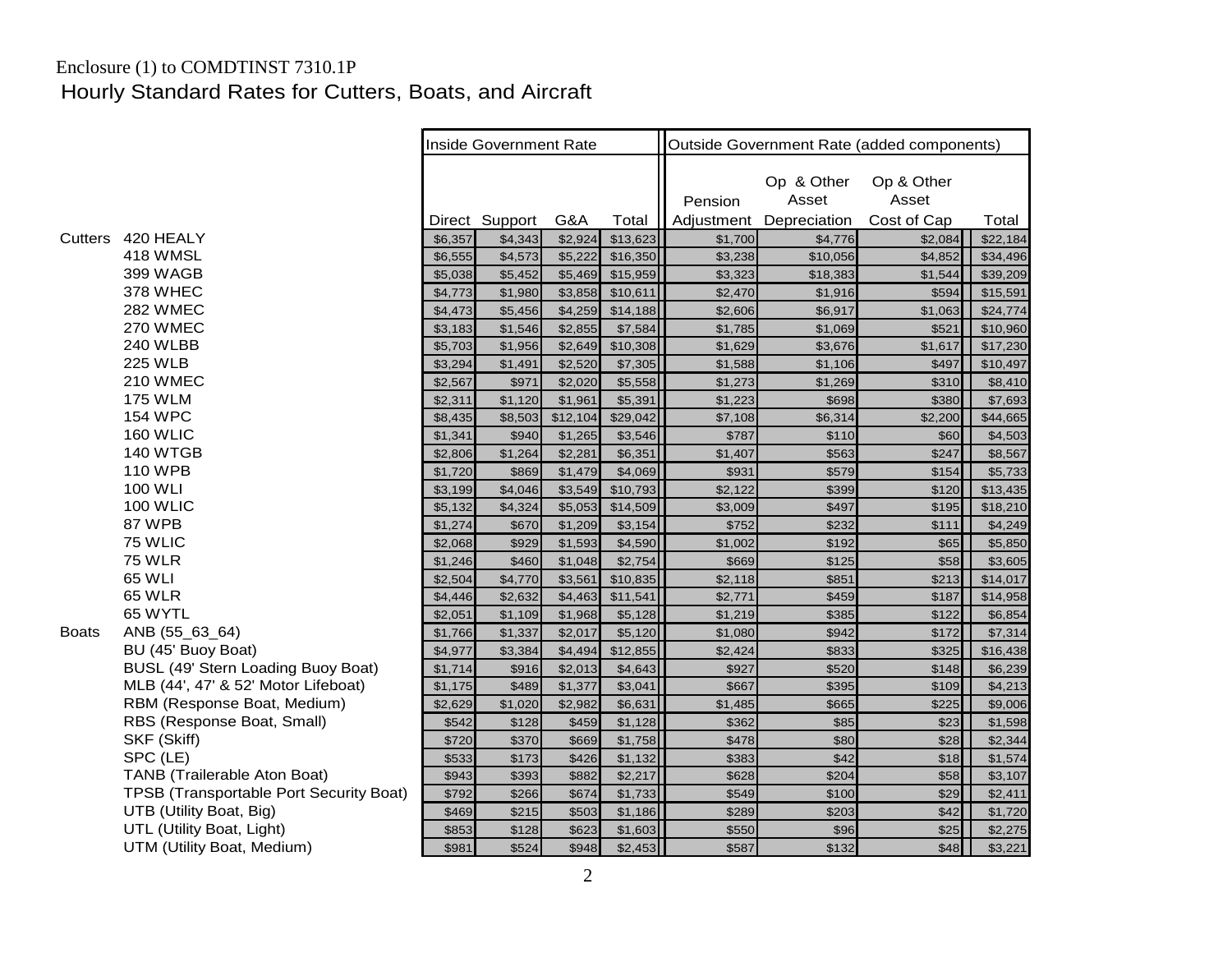# Hourly Standard Rates for Cutters, Boats, and Aircraft

|          |                  | Inside Government Rate |         |         |          | Outside Government Rate (added components) |              |             |          |
|----------|------------------|------------------------|---------|---------|----------|--------------------------------------------|--------------|-------------|----------|
|          |                  |                        |         |         |          |                                            | Op & Other   | Op & Other  |          |
|          |                  |                        |         |         |          | Pension                                    | Asset        | Asset       |          |
|          |                  | <b>Direct</b>          | Support | G&A     | Total    | Adjustment                                 | Depreciation | Cost of Cap | Total    |
| Aircraft | HC-144           | \$4,050                | \$417   | \$2,209 | \$6,676  | \$1,492                                    | \$1,361      | \$395       | \$9,924  |
|          | $C-37$           | \$12,329               | \$1,198 | \$5,797 | \$19,324 | \$3,622                                    | \$4,252      | \$1,440     | \$28,638 |
|          | <b>HC-130H/J</b> | \$9,707                | \$1,731 | \$4,303 | \$15,741 | \$2,521                                    | \$2,243      | \$700       | \$21,205 |
|          | H-60             | \$6,090                | \$886   | \$3,420 | \$10,396 | \$2,089                                    | \$1,784      | \$710       | \$14,979 |
|          | H-65             | \$5,049                | \$721   | \$2,831 | \$8,600  | \$1,783                                    | \$1,225      | \$542       | \$12,151 |
|          | <b>HU-25</b>     | \$4,083                | \$387   | \$1,854 | \$6,324  | \$1,155                                    | \$544        | \$203       | \$8,226  |

Note: Depreciation rates were calculated using a 3 year average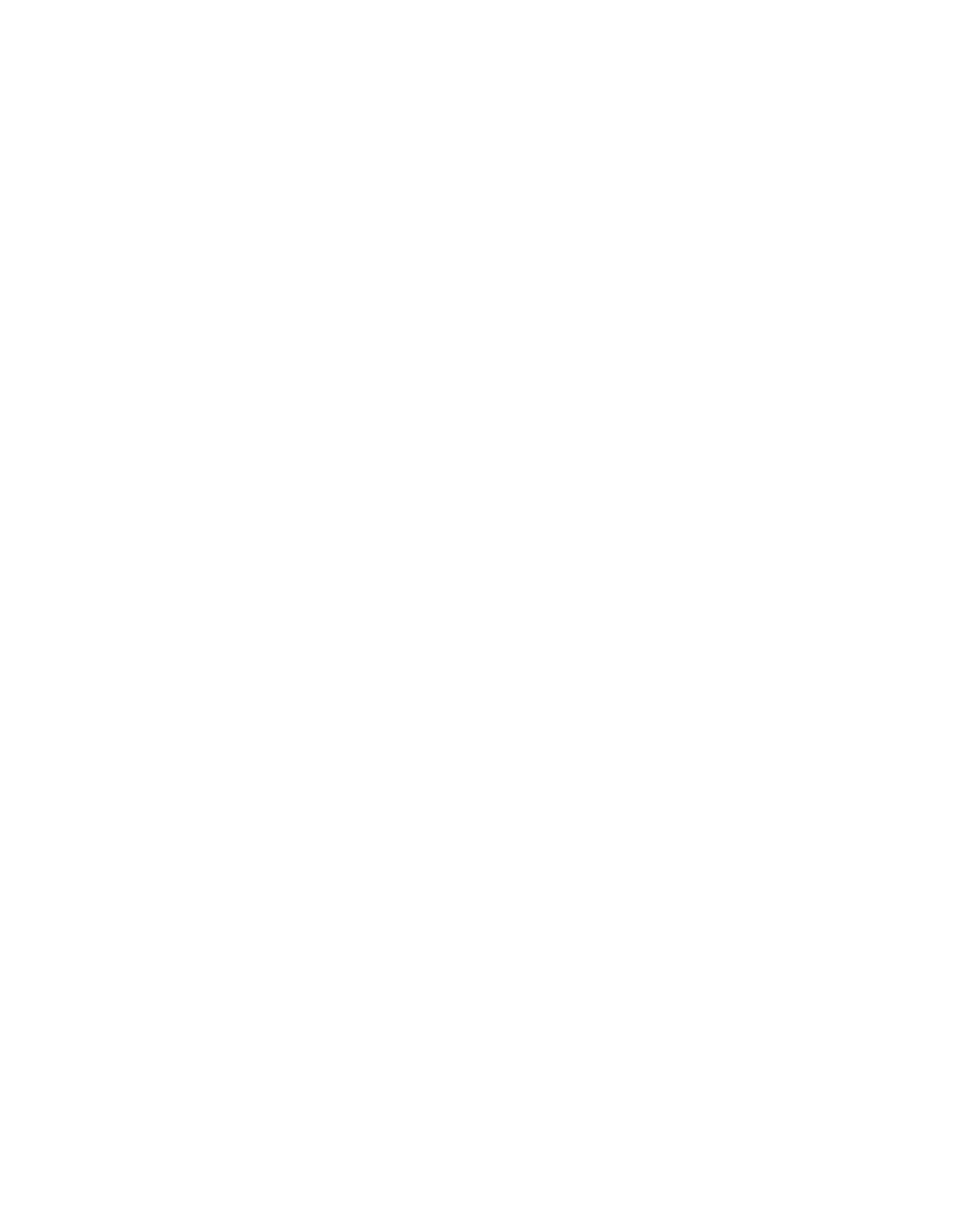# **HOURLY STANDARD RATES FOR PERSONNEL**

#### **Rate Computation**

The hourly standard rates for personnel services are based on prevailing annual standard personnel costs related to employee productive hours as reflected in Staffing Standards Manual, COMDTINST M5312.11(series). The rates are presented on the following page. A factor representing incurred but unfunded retirement and medical costs is included for customer effort external to the government.

#### **Rate Application**

The average hourly rates for customers inside and outside the government are presented for those situations that require computations on an hourly basis. For reimbursable agreements that involve extended periods of time (e.g., monthly or yearly) please navigate to CG Portal at: <https://cglink.uscg.mil/16bbc23d> and review the Standard Rates for Personnel worksheets for the desired fiscal year. If assistance is still desired, please contact Commandant (CG-832), specifically the Costing Team for appropriate guidance.

It is important to note that charges for normal crews are contained within the rates for cutters, aircraft and small boats. Therefore, use the standard personnel rates listed below only where additional personnel reimbursement is appropriate.

Actual costs for travel and per diem, if applicable, must also be included in the reimbursement.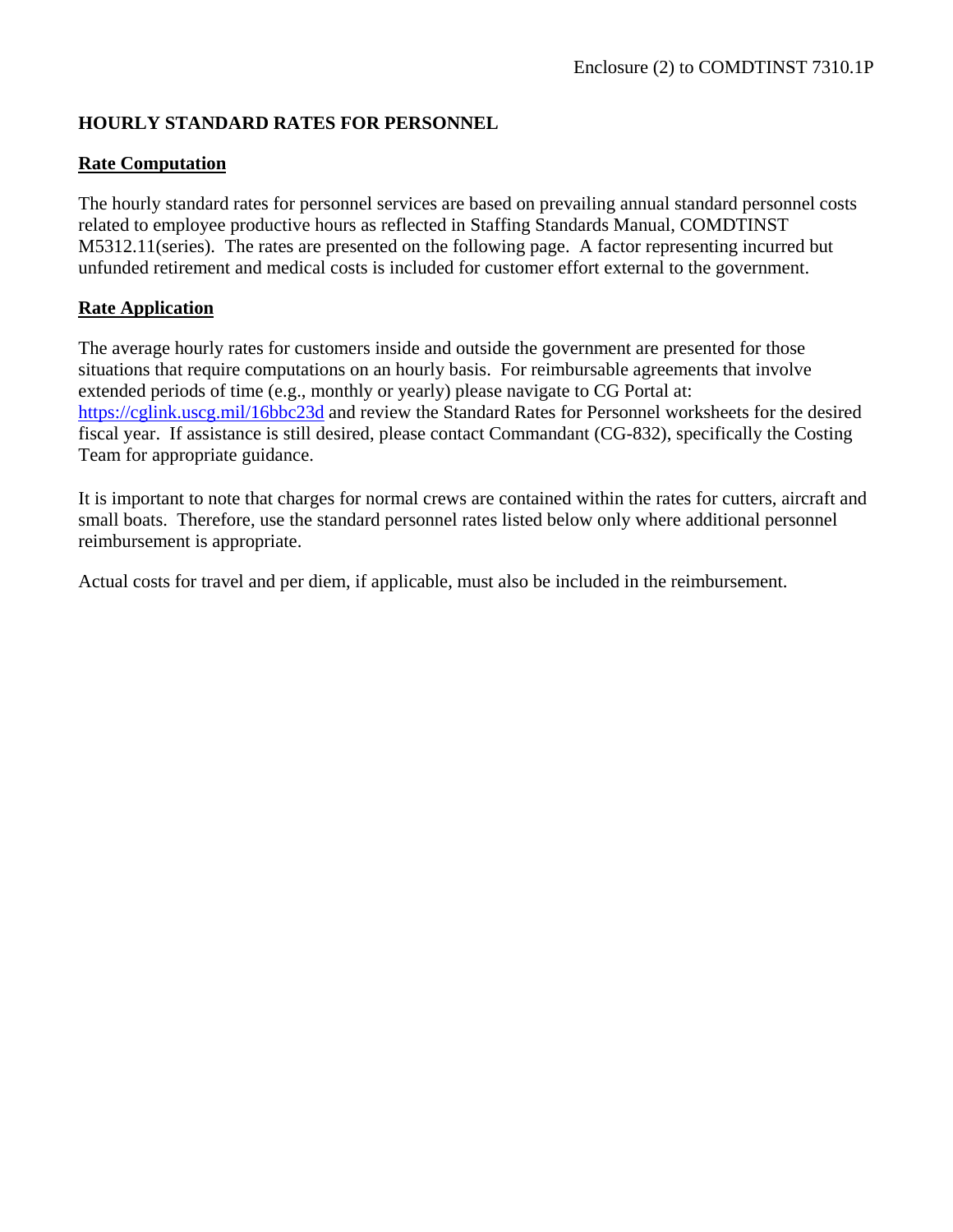# **HOURLY RATES FOR PERSONNEL (\$)**

|              | In Gov't (\$) | Out Gov't (\$) |              | In Gov't  | Out Gov't (\$) |
|--------------|---------------|----------------|--------------|-----------|----------------|
| Rank         | Rate          | Rate           | Grade        | (\$) Rate | Rate           |
| $O-10$       | 157           | 220            | <b>ES-00</b> | 128       | 137            |
| $O-9$        | 150           | 209            | AL-00        | 128       | 136            |
| $O-8$        | 135           | 188            | AD-00        | 105       | 112            |
| $O-7$        | 125           | 174            | GS-15        | 109       | 117            |
| $O-6$        | 115           | 160            | GS-14        | 94        | 101            |
| $O-5$        | 102           | 140            | GS-13        | 80        | 86             |
| $O-4$        | 88            | 121            | GS-12        | 67        | 72             |
| $O-3$        | 78            | 107            | GS-11        | 58        | 61             |
| $O-2$        | 68            | 92             | GS-10        | 57        | 60             |
| $O-1$        | 50            | 66             | GS-09        | 48        | 51             |
| <b>CADET</b> | 22            | 26             | GS-08        | 47        | 50             |
|              |               |                | GS-07        | 42        | 44             |
| $W-4$        | 81            | 112            | GS-06        | 38        | 40             |
| $W-3$        | 79            | 108            | GS-05        | 35        | 37             |
| $W-2$        | 76            | 104            | GS-04        | 33        | 35             |
|              |               |                | GS-03        | 25        | 26             |
| $E-10$       | 101           | 140            |              |           |                |
| $E-9$        | 81            | 110            | <b>WG-15</b> | 62        | 66             |
| $E-8$        | 70            | 96             | <b>WG-14</b> | 60        | 64             |
| $E-7$        | 64            | 86             | <b>WG-13</b> | 58        | 62             |
| $E-6$        | 56            | 75             | <b>WG-12</b> | 55        | 59             |
| $E-5$        | 49            | 65             | <b>WG-11</b> | 52        | 56             |
| $E-4$        | 42            | 56             | <b>WG-10</b> | 51        | 55             |
| $E-3$        | 35            | 45             | <b>WG-09</b> | 48        | 51             |
| $E-2$        | 33            | 42             | <b>WG-08</b> | 47        | 50             |
| $E-1$        | 21            | 26             | <b>WG-07</b> | 44        | 47             |
|              |               |                | <b>WG-06</b> | 42        | 44             |
|              |               |                | <b>WG-05</b> | 41        | 43             |
|              |               |                | <b>WG-04</b> | 35        | 38             |
|              |               |                | <b>WG-03</b> | 33        | 35             |
|              |               |                | <b>WG-02</b> | 30        | 32             |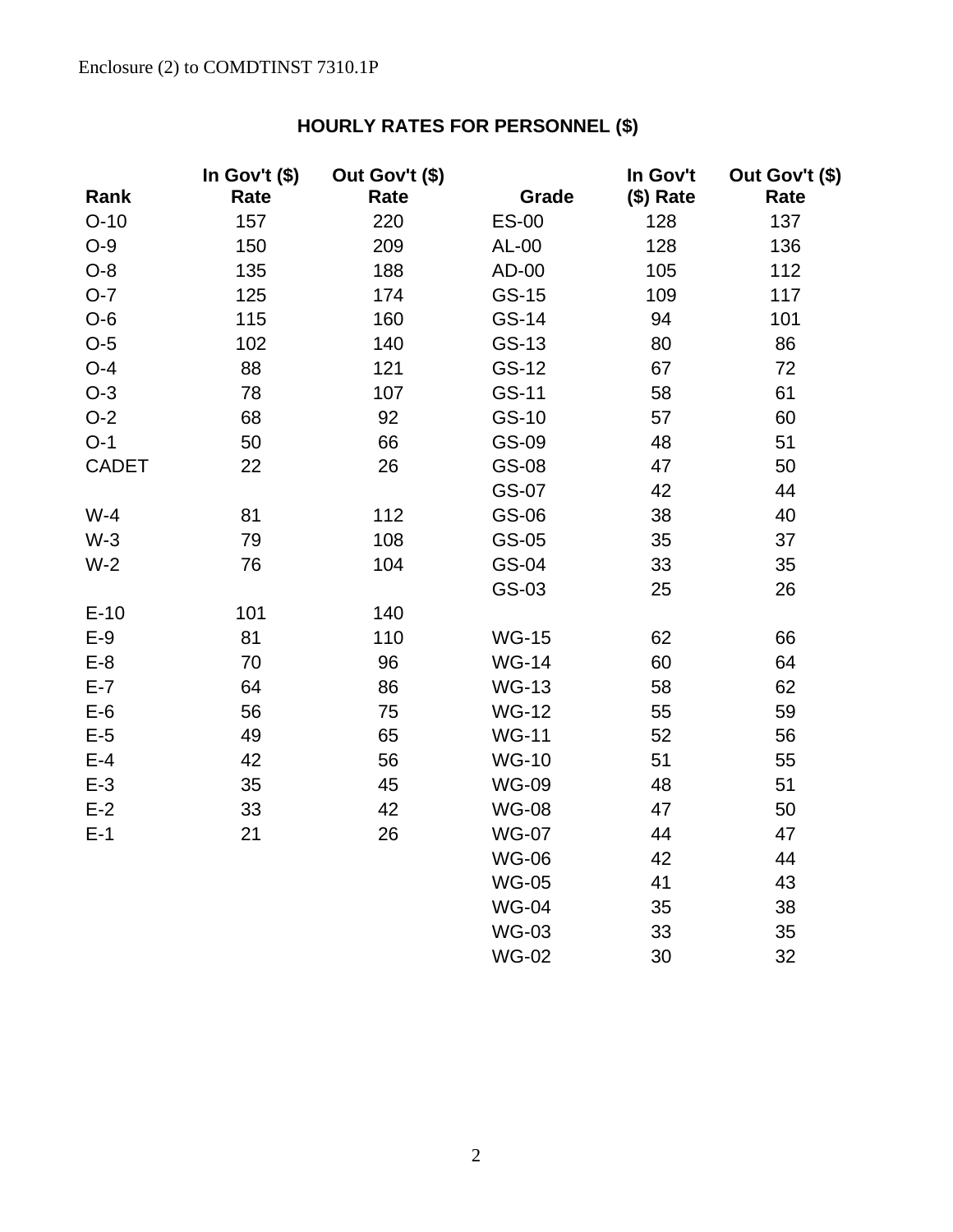#### **STANDARD RATES FOR REPLACEMENT OR REPAIR OF DAMAGED AIDS TO NAVIGATION**

#### **Rate Application**

There are two possible components that may apply when computing a charge for repair or replacement of a damaged or destroyed aid. These components are discussed below, however, they do not include vessel, boat or vehicle time which must be determined separately based upon this instruction. Additional policy on charges for aids to navigation work is contained in 33 CFR Part 74.

#### **Replacement Costs**

For the replacement of buoys, chains and the related transportation cost, see SILC ATON/MER Asset Line Manager website at the following URL: [http://www.uscg.mil/hq/cg4/cg432/products.asp.](http://www.uscg.mil/hq/cg4/cg432/products.asp)

Units which do not have access to the internet can obtain hard copies of these rates from Commandant (CG-832), specifically the Costing Team.

Use actual costs for sinkers, lighting and power equipment. Include costs to install equipment on the buoy (retro, wiring, etc.).

Replacement cost for structures should be actual cost of materials. If replacement is accomplished using a contractor, charges should include contract cost, contract management cost (including inspection) and actual cost of government furnished equipment.

Charges shall include the cost of temporary floating aids until the damaged aid is replaced.

Replacement costs shall also include government labor and shall be computed using the personnel rates contained in this Instruction.

#### **Temporary Aids**

Charges for temporary aids shall include actual cost for retrofit and signal equipment needed to place the aid in the water. After retrieval of the temporary aid, include cost (either Sector or unit) to place buoy in ready for issue condition.

Monthly servicing costs vary throughout the Coast Guard and shall be computed locally at the District level by prorating costs based upon the following categories and time periods. For example, the monthly servicing cost for a steel buoy would be computed by dividing the 6-year overhaul cost by 72.

*A 6-year overhaul cost for steel buoys*

A 6-year life for lighting and power equipment A 2-year life for moorings A 20-year life for steel buoys with the exception of  $4<sup>th</sup>$  and  $6<sup>th</sup>$  class A 2-year life for  $4<sup>th</sup>$  and  $6<sup>th</sup>$  class buoys An 8-year life for foam buoys A 6-year life for plastic buoys

For the purposes of applying these computed rates, a month is considered to be 16 or more days of use.

Labor for buoy servicing at support facilities shall be computed using the personnel rates contained in this instruction.

Questions concerning computing charges for damaged aids shall be referred to Commandant (CG-NAV-1) or SILC ATON/MER Asset Line Manager.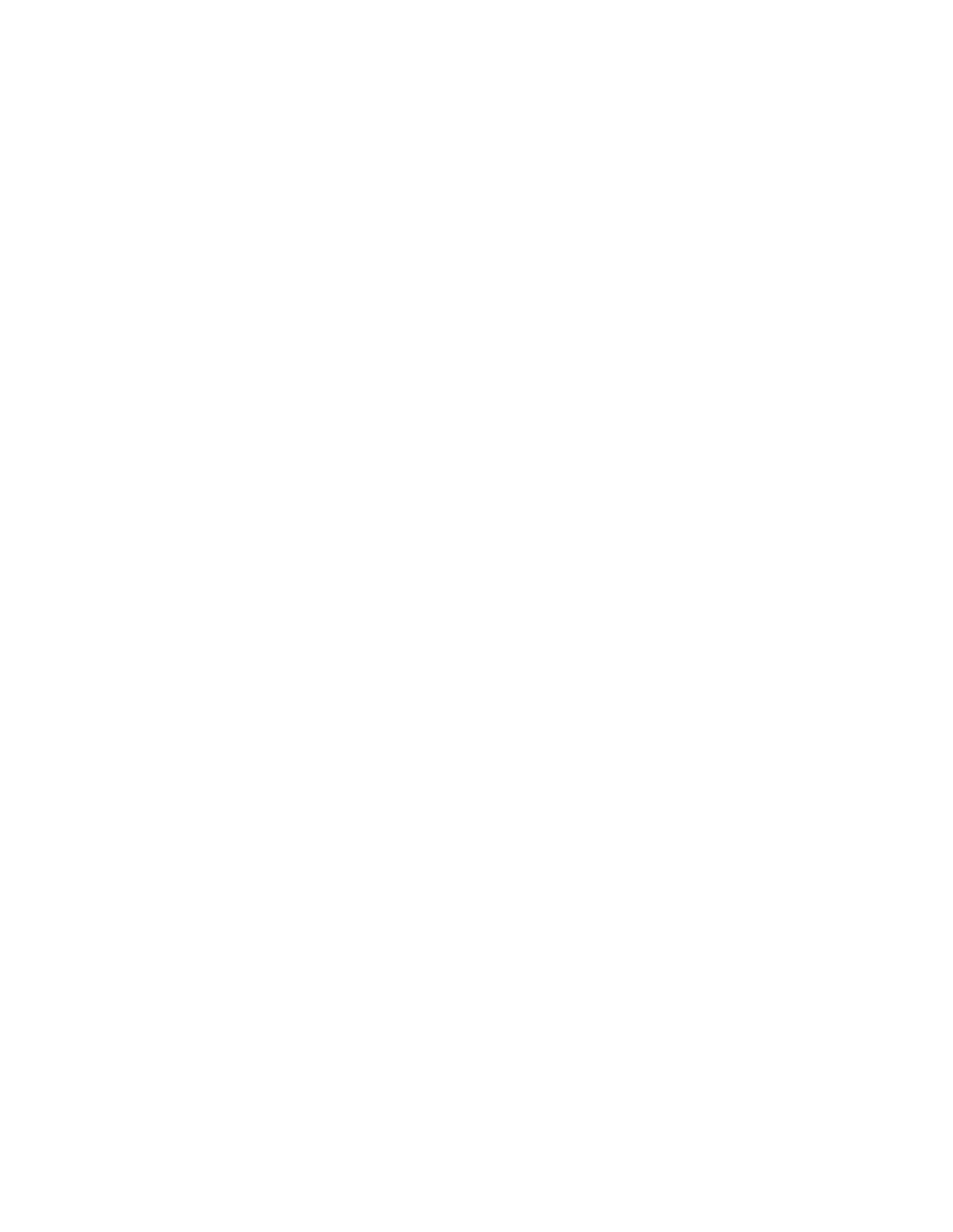# **HOURLY STANDARD RATES FOR POLLUTION CLEAN-UP EQUIPMENT**

### **Rate Application**

Apply these charges for every full or fractional hour of use, excluding transit time. Make separate charges for: (1) cost of Coast Guard Strike Team personnel operating and/or supervising the operations of the equipment based on the standard rates for personnel Enclosure (2); (2) actual fuel costs associated with operational use of the equipment; (3) the cost of transporting the equipment to and from the job site; (4) actual reimbursement cost when performed by a contractor and (5) actual cost to decontaminate equipment following usage. To obtain cost guidance on any other equipment not listed below contact Commandant (CG-NAV-1) or SILC ATON/MER Asset Line Manager.

# **HOURLY STANDARD RATES FOR POLLUTION CLEAN-UP EQUIPMENT**

| <b>Equipment Type</b>                              | Rate  | <b>Equipment Type</b>                  | Rate  |
|----------------------------------------------------|-------|----------------------------------------|-------|
| All Terrain Vehicle (ATV)                          | \$14  | Honda EB 11000 10.5 KW                 | \$5   |
| AreaRAE                                            | \$12  | Inflatable Boom (5 reels) w/ Trailer   | \$275 |
| <b>Boom Mooring System</b>                         | \$50  | Ingersol-Rand                          | \$11  |
| <b>Command and Control Trailer</b><br>(C2 Trailer) | \$143 | Large Pump System w/ Trailer           | \$130 |
| CCN-150 Pump                                       | \$14  | Level A Trailer                        | \$75  |
| <b>DataRAM</b>                                     | \$16  | Mobile Incident Command Post<br>(MICP) | \$366 |
| <b>DESMI 250 Skimmer and Control Std</b>           | \$38  | <b>MultiRAE</b>                        | \$8   |
| <b>Deutz Prime Mover</b>                           | \$21  | Non-Submersible Pumps                  | \$18  |
| DOP 160 Pump                                       | \$9   | <b>Small Pump System</b>               | \$77  |
| DOP 250 Pump                                       | \$13  | Storage Seaslugs (12,000 gal)          | \$70  |
| Fast Sweep Boom                                    | \$36  | Storage Seaslugs (25,000 gal)          | \$97  |
| Fluorometers                                       | \$12  | UltraRAE 3000                          | \$12  |
| Generic 6.5 KW                                     | \$4   | Viscous Oil Pumping System             | \$142 |
| Genpro 10.5                                        | \$5   | <b>Voss System Trailer</b>             | \$354 |
| Hazmat Response Trailer<br>(HMRT)                  | \$283 | 500 ft Foam Boom                       | \$24  |
| <b>High Speed Skimmer</b>                          | \$74  | 500 ft Foam Boom, 3 Boxes<br>w/Trailer | \$84  |
| <b>Hystar Prime Mover</b>                          | \$29  | 42' Trailer                            | \$76  |
| Honda 4.5 KW                                       | \$3   | 48' Trailer                            | \$76  |
| Honda 5.5 KW                                       | \$3   | 48" Inflatable Boom (650'/1 reel)      | \$55  |
| Honda EX 1000 1.0 KW                               | \$2   |                                        |       |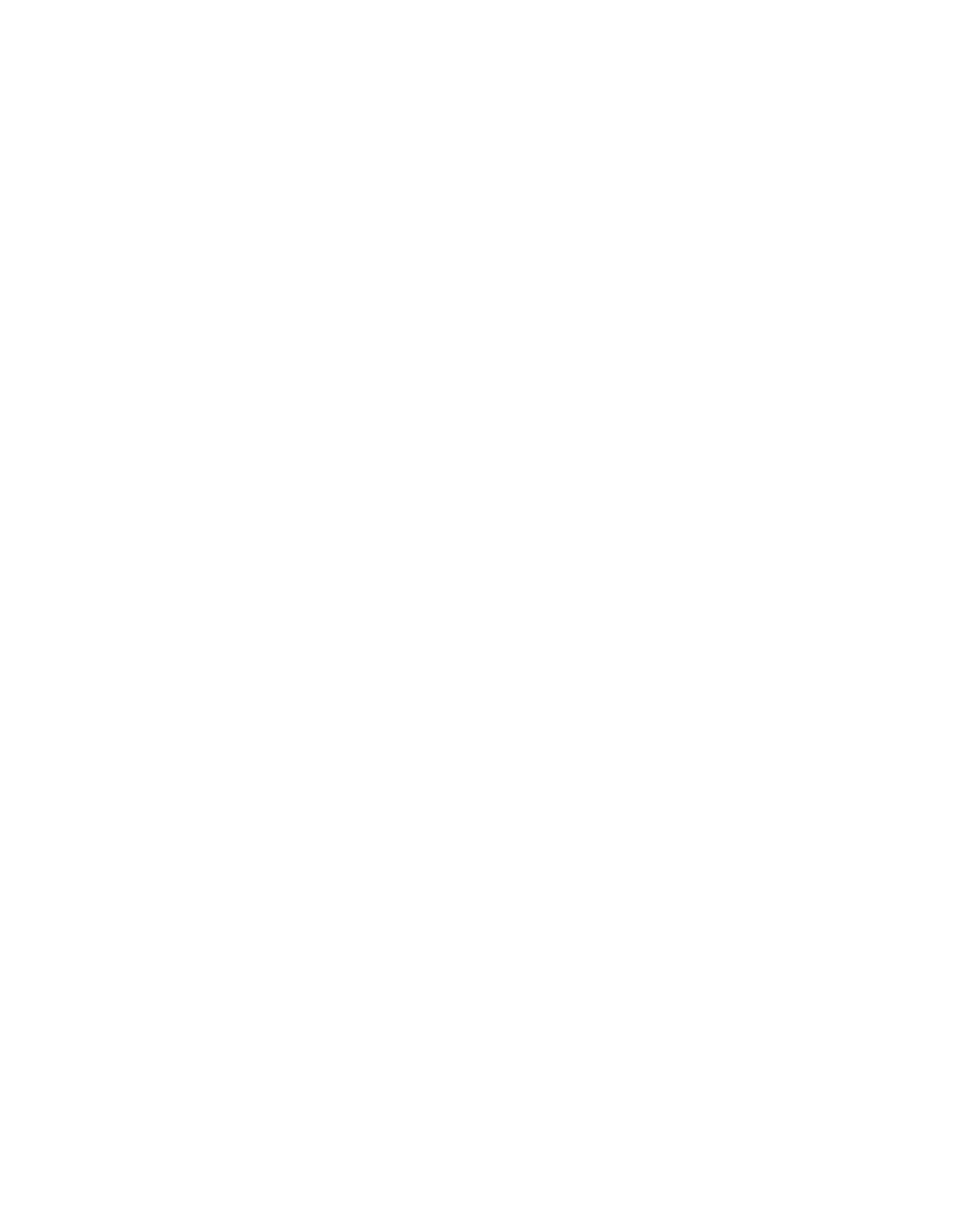# **STANDARD RATES FOR VEHICLES**

#### **Rate Computation**

The standard rates for vehicles are available from GSA at the following web site:

#### <http://www.gsa.gov/portal/content/104468>

These rates represent averages for similar vehicle types from different regions of the country. Units which do not have access to the internet can obtain hard copies of these rates from Commandant (CG-832), specifically the Costing Team.

#### **Rate Application**

The rates are applied for every full or fractional mile or month of use. These rates can be prorated to a daily rate if necessary. If the vehicle is a commercial rental or GSA lease, charge the actual cost of the rental if available. Include a charge for personnel if the driver is not attached to another unit (such as cutter, aircraft or small boat) involved in the operation.

**Note:** The most current GSA vehicle rates apply.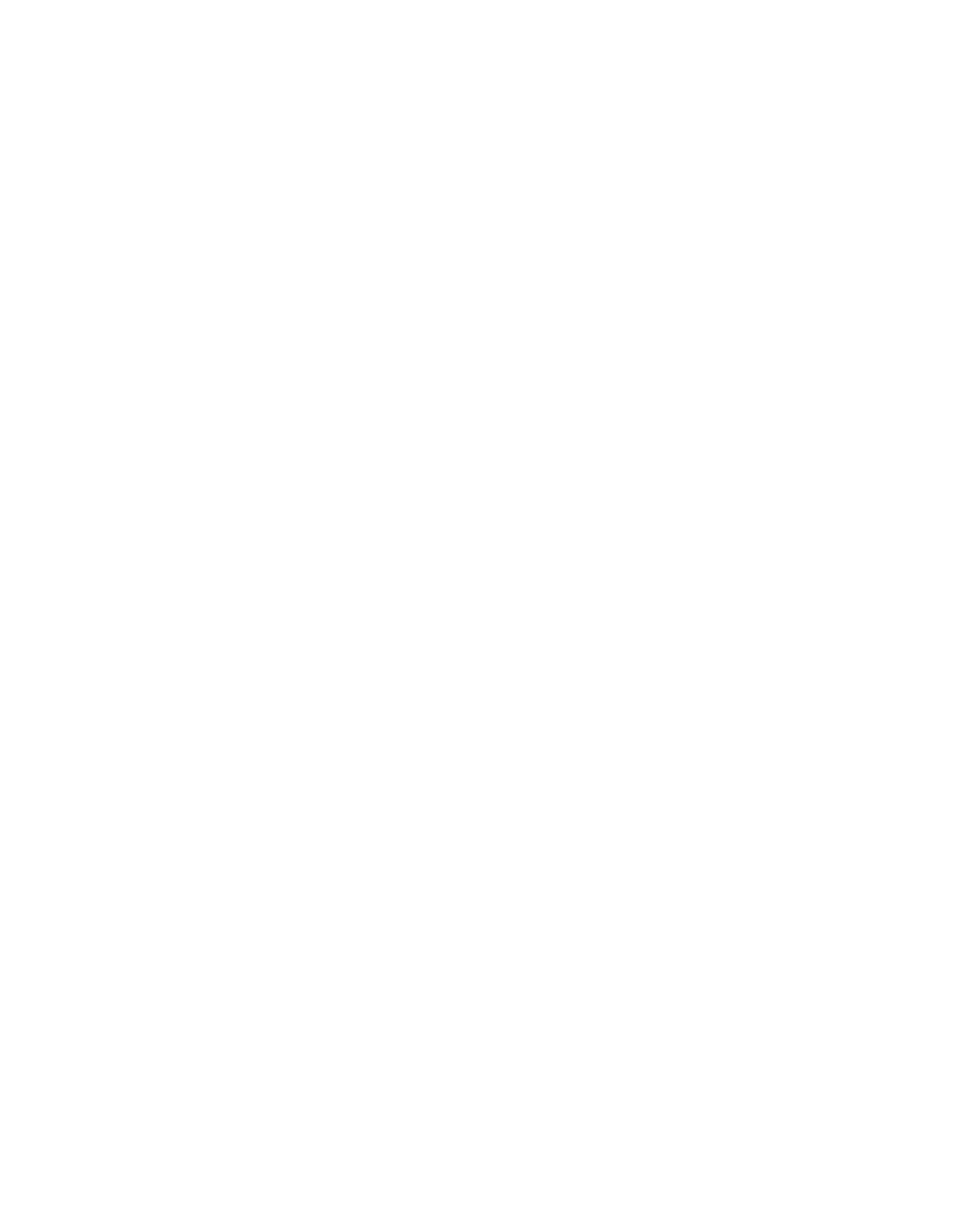#### **STANDARD RATES FOR OUTPATIENT VISITS**

All medical services provided to authorize beneficiaries in Coast Guard medical treatment facilities are recorded in an electronic healthcare database. The database is a historical repository for all medical records and it is used to generate invoices as appropriate for services provided to beneficiaries other than Coast Guard members and their eligible dependents. Ensure PII is protected in accordance with DHS Handbook for Safeguarding Sensitive Personally Identifiable Information. Commandant (CG-11) is responsible for management and oversight of the database and all the information contained within the database. Commandant (CG-11) is responsible for executing reimbursable agreements with other government agencies and certifying all intra-governmental invoices prior to billing. Commandant (CG-11) is responsible for billing other health insurance as appropriate. Commandant (DCMS-831) is responsible for all activities related to recording the accounts receivable transactions and reconciling them in the Coast Guard Core Accounting System (CAS). The Coast Guard Finance Center is responsible for invoicing the appropriate uniformed service and public health insurance provider.

Contact Commandant (CG-11) for further guidance.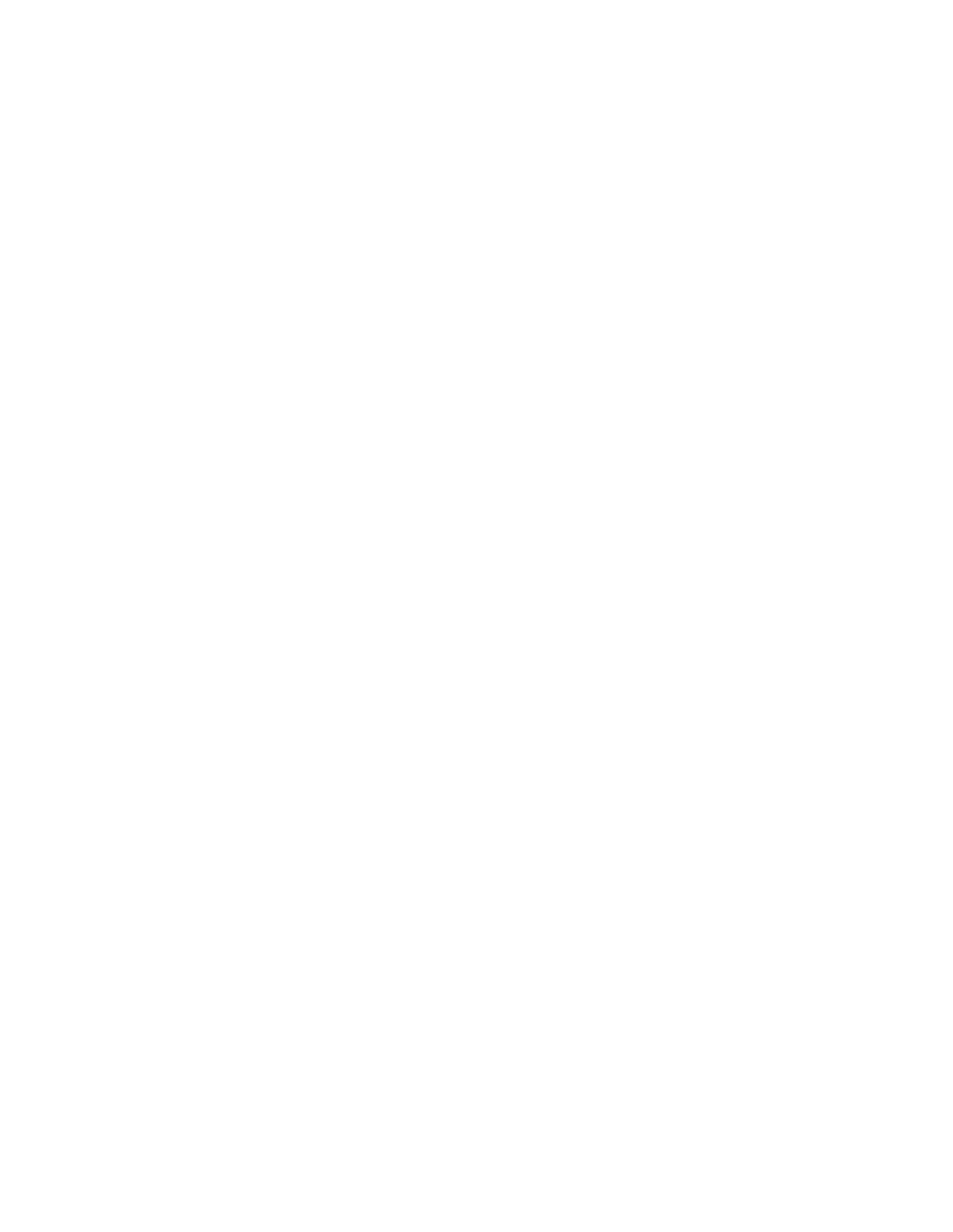# **STANDARD RATES FOR CANINE TEAMS**

#### **Rate Computation**

When computing the standard rates for a canine team's services and when applicable, the following charges should apply:

- (1) Canine handler based on the standard rates for personnel per Enclosure (2);
- (2) Canine handler cover officer based on rates for personnel per Enclosure (2);
- (3) Canine fees at the rate of \$17.00 per day;
- (4) The standard rate for vehicles per Enclosure (5);
- (5) Parking and Toll fees;
- (6) Air Fare;
- (7) Vehicle rental;
- (8) Per Diem for Canine handler and cover officer;
- (9) Kenneling fees.

#### **Rate Application**

The rates should be applied for every full hour of use, and should include vehicle mileage to and from the team's home base to the requesting authority's site. Kenneling, canine fees, air fare, vehicle rental and per diem should be charged for missions that required overnight stays outside the team's commuting area.

**Note:** When calculating "usage" charges, personnel off-duty time should not be included.

Contact Commandant (CG-721) for further guidance.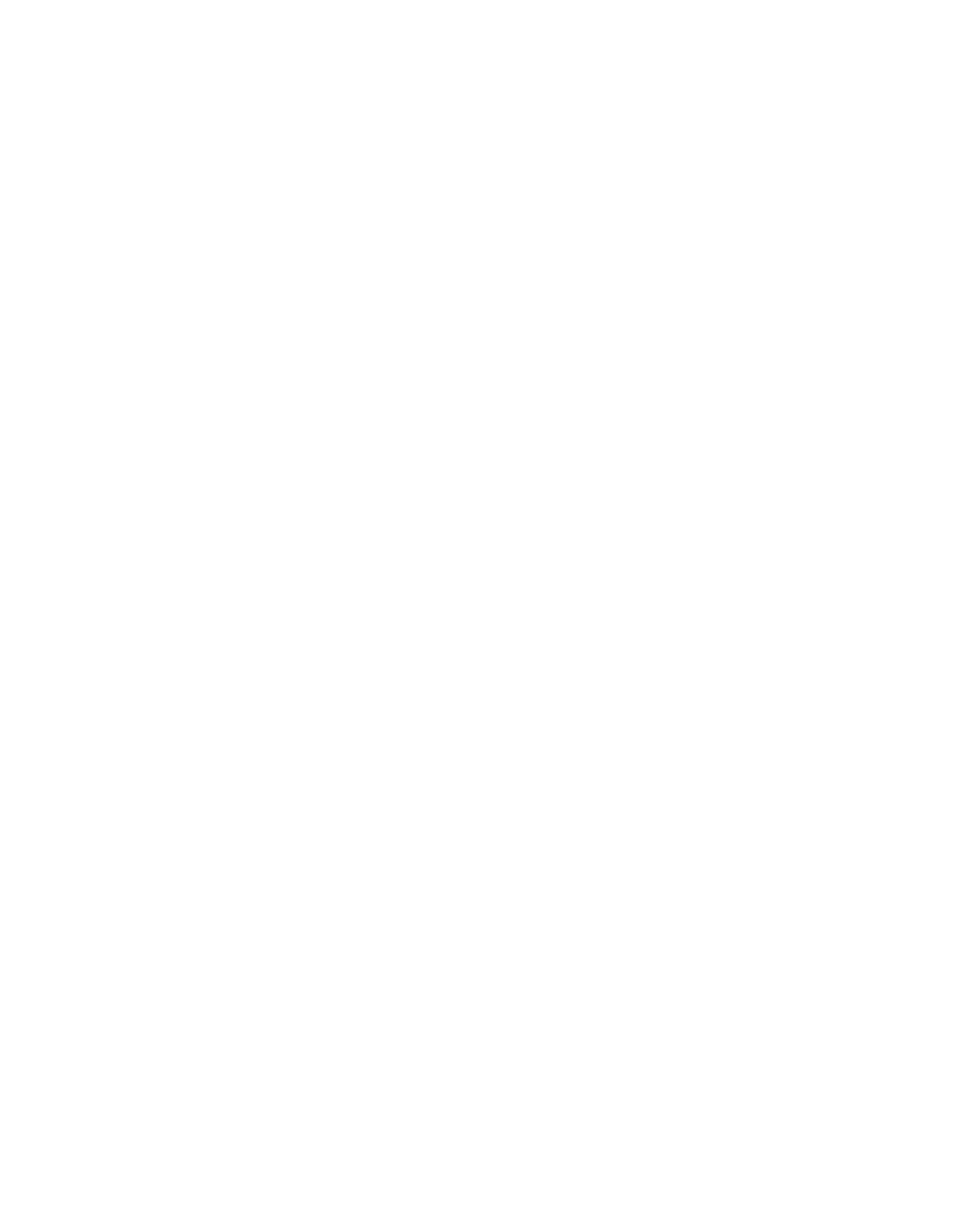# **STANDARD RATES FOR DIVE TEAMS**

#### **Rate Computation**

When computing the standard rates for a dive team's services, the following charges should apply, if applicable:

- (1) Each dive team member based on the standard rates for personnel Enclosure (2);
- (2) The standard rate for vehicles Enclosure (5);
- (3) Vehicle rental;
- (4) Parking and Toll fees;
- (5) Air Fare;
- (6) Vessel rental;
- (7) Per Diem;
- (8) Dive equipment rental (typically limited to SCUBA bottles);
- (9) Dive equipment use fees at the rate of \$50 per diver per hour of total dive time.

#### **Rate Application**

The rates should be applied for every full hour of use, and should include vehicle mileage to and from the team's home base to the requesting authority's site. Per diem should be charged for missions that require overnight stays outside the team's commuting area.

**Note:** When calculating "usage" charges, personnel off-duty time should not be included.

For additional information, contact Commandant (CG-7212).